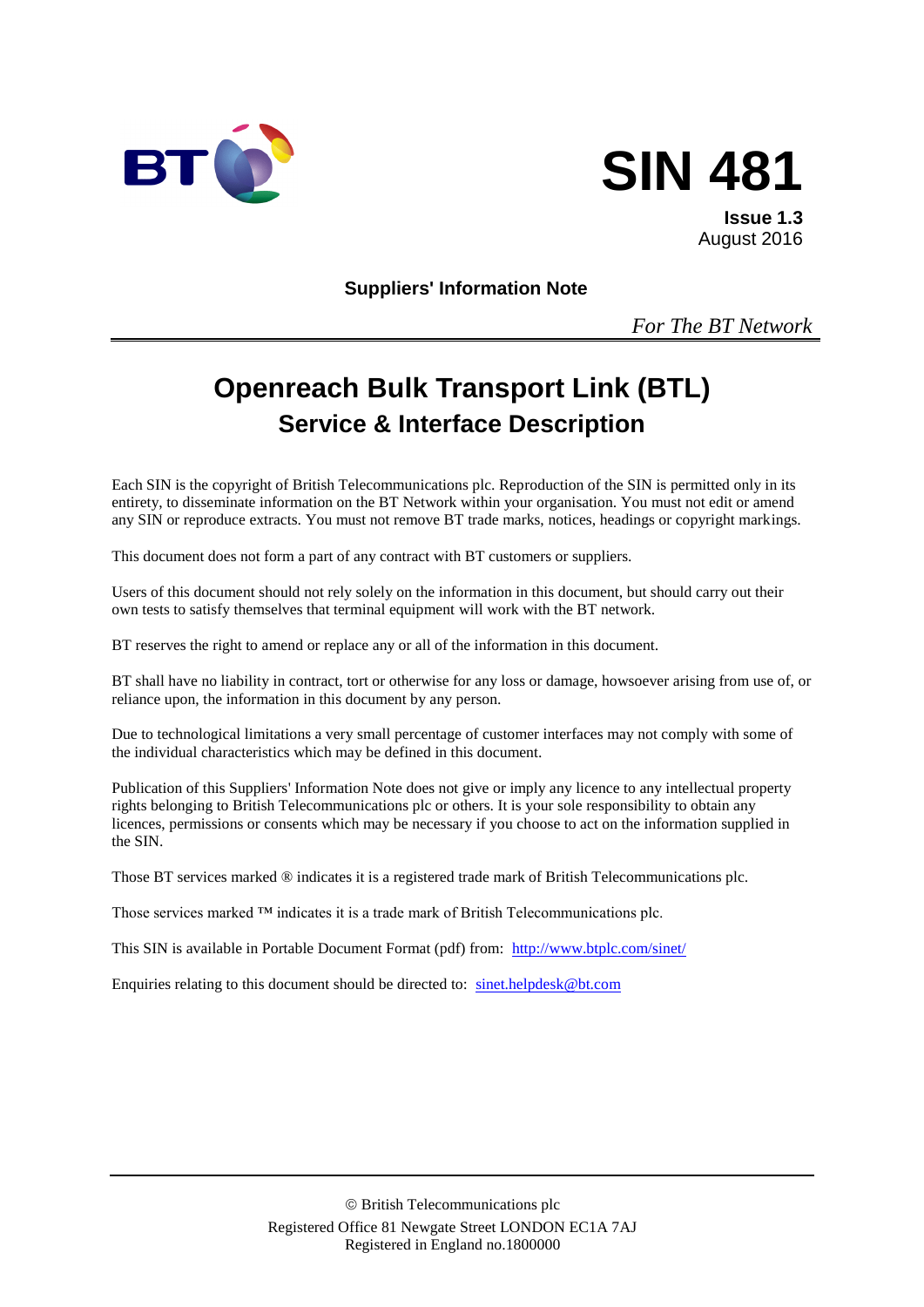# **CONTENTS**

| 1.             |                                                                                                                                                                       |  |
|----------------|-----------------------------------------------------------------------------------------------------------------------------------------------------------------------|--|
| 2.             |                                                                                                                                                                       |  |
| 2.1            |                                                                                                                                                                       |  |
| 2.2            |                                                                                                                                                                       |  |
|                |                                                                                                                                                                       |  |
|                | $\label{eq:transmission} \begin{minipage}{0.9\linewidth} Transmission  \end{minipage} \begin{minipage}{0.9\linewidth} \textit{transmission}  \end{minipage}$<br>2.3.1 |  |
|                |                                                                                                                                                                       |  |
|                |                                                                                                                                                                       |  |
| 2.4.1          |                                                                                                                                                                       |  |
|                |                                                                                                                                                                       |  |
| 2.5            |                                                                                                                                                                       |  |
| 3.             |                                                                                                                                                                       |  |
| $\mathbf{4}$ . |                                                                                                                                                                       |  |
| 5.             |                                                                                                                                                                       |  |
| 6.             |                                                                                                                                                                       |  |

#### **FIGURES**

|--|

#### **TABLES**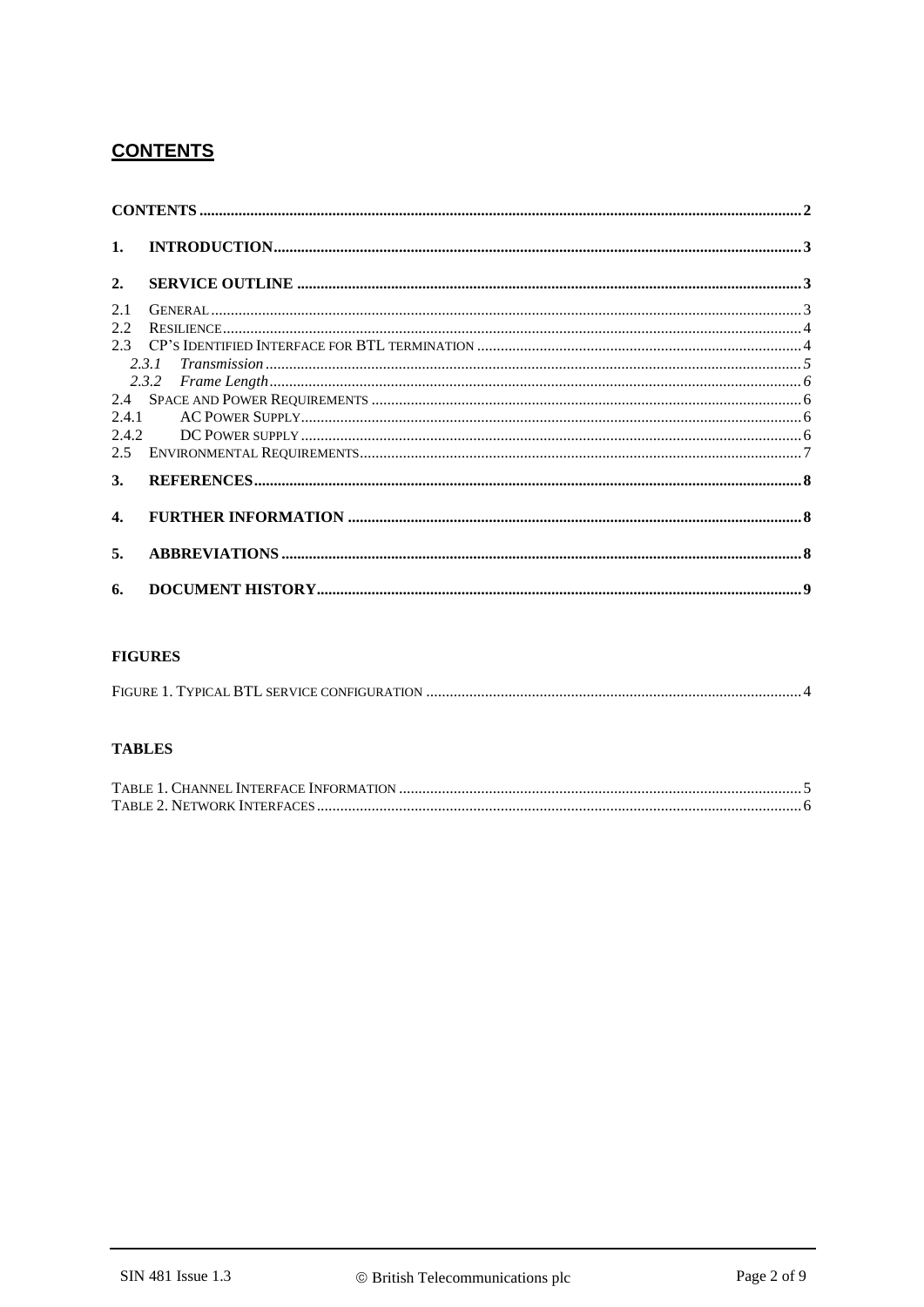## **1. Introduction**

This Suppliers' Information Note (SIN) describes the Bulk Transport Link (BTL) product supplied by Openreach. This product will inter-work between an Openreach Handover Point (OHP) and a Communications Provider's (CP) site not located in a BT Local Exchange, as described in the BTL Product Handbook and ordered under the Bulk Transport Link schedule of the Connectivity Services contract terms and conditions.

Any specific technology mentioned in this document is current as of today, however it may be subject to change in the future. Should the specification of the interface be changed, this will be notified by a new issue of this SIN. Openreach reserves the right to adapt technology to deliver BTL as new developments are made. All services are delivered over an uncontended transmission path.

This SIN should be read in conjunction with SIN  $360^{[2]}$  $360^{[2]}$  $360^{[2]}$ , "Ethernet Customer Interfaces: Interface Characteristics", SIN480 "Ethernet Backhaul Direct", the Bulk Transport Link product handbook and the Ethernet Backhaul Direct product handbook.

Note: Openreach has provided formal notification that the BTL products are no longer available for new supply with effect from 11 May 2016. External shifts (re-sites and rearranges) are also not available from this date.

### **2. Service Outline**

#### **2.1 General**

The Bulk Transport Link (BTL) product is a high capacity, resilient solution for the delivery of multiple Openreach services from an Openreach Handover Point (OHP) to a Communications Provider's site not located in a BT Local Exchange.

The Bulk Transport Link (BTL) is limited to a maximum radial distance of 35km and a maximum route length of 50km between the OHP and the CP's own site.

The BTL product is a cost effective solution to connect a CP's network into the Openreach network thereby gaining the advantages of shorter lead times and providing an efficient transport medium for the Openreach services routed over it.

The BTL product structure is modular. The three pricing elements of the service are:

- 1. OHP hub module(s)
- 2. OHP to PoP main link (one per module)
- 3. Customer PoP module(s)

The channel modules provide circuit aggregation/de-aggregation for transmission over a path between the OHP and the CP's premises. Each 'OHP to PoP main link' supports a single module. Currently, each BTL can support up to a maximum of 4 modules, each carrying 8 1Gbit/s channels i.e. a maximum of 32 channels per BTL.

As a minimum, each BTL service must include the first OHP Module, first OHP to PoP Main Link, and first Customer PoP module.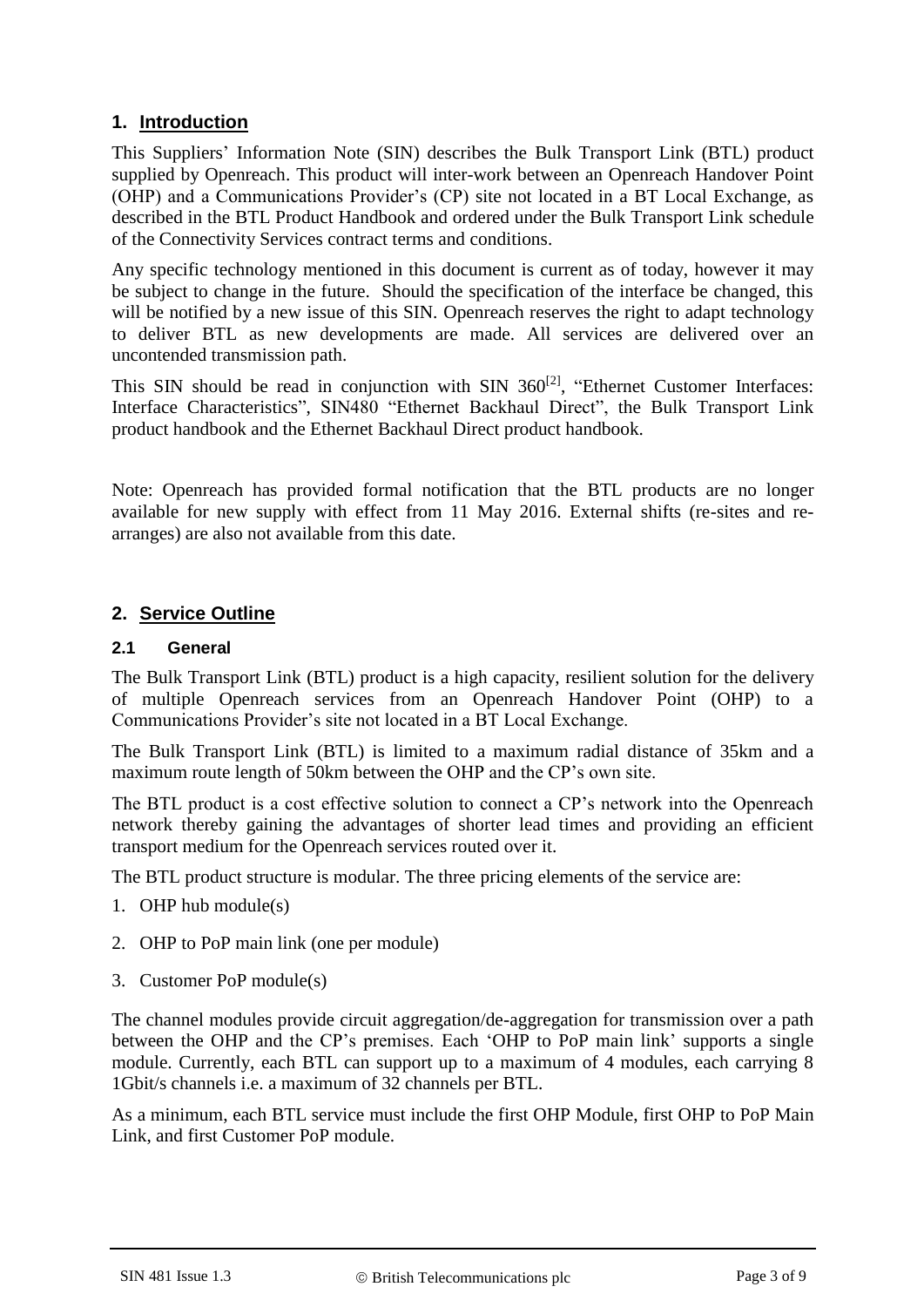At launch the BTL product is optimised to support the efficient transport of multiple 1Gbit/s services. In addition to providing onward transport to the CP PoP for designated Openreach services (e.g. EBD1000) originating from other ASNs, access to one or more of the available channels can be provided to a CP's licensed facility (Co-location, Netlocate or BT Locate) within the OHP site. This would require the Communications Provider to separately purchase a Cablelink connection (Internal Variant 2) which would extend the port of the Bulk Transport Link to that licensed facility.

The schematic diagram (Figure 1) below shows the implementation of a Bulk Transport Link delivering multiple Ethernet Backhaul Direct Services to a CP's site and a Cablelink connection at the OHP. Note that the CP does not require Co-Location, Netlocate or BT Locate space within the OHP site for the BTL.



**Figure 1. Typical BTL service configuration**

## **2.2 Resilience**

The Bulk Transport Link has 1+1 Hot Standby protection over its Main Link and will automatically switch traffic to the secondary fibre path on failure of the primary working path. CPs will have a single port for their connectivity and will not have access to the secondary path unless there is a failure on the primary path.

## **2.3 CP's Identified Interface for BTL termination**

Each supported service will be routed individually over separate channels of the BTL and presented as discrete services on the customer interfaces at the CP's PoP site.

Customer connection to each channel at the CP's site is provided via an optical interface presented as Gigabit Ethernet (IEEE 802.3z) on an interface panel on the Openreach NTE chassis. This will be the Network Termination Point (NTP) and is the demarcation point of the service transported on each BTL channel.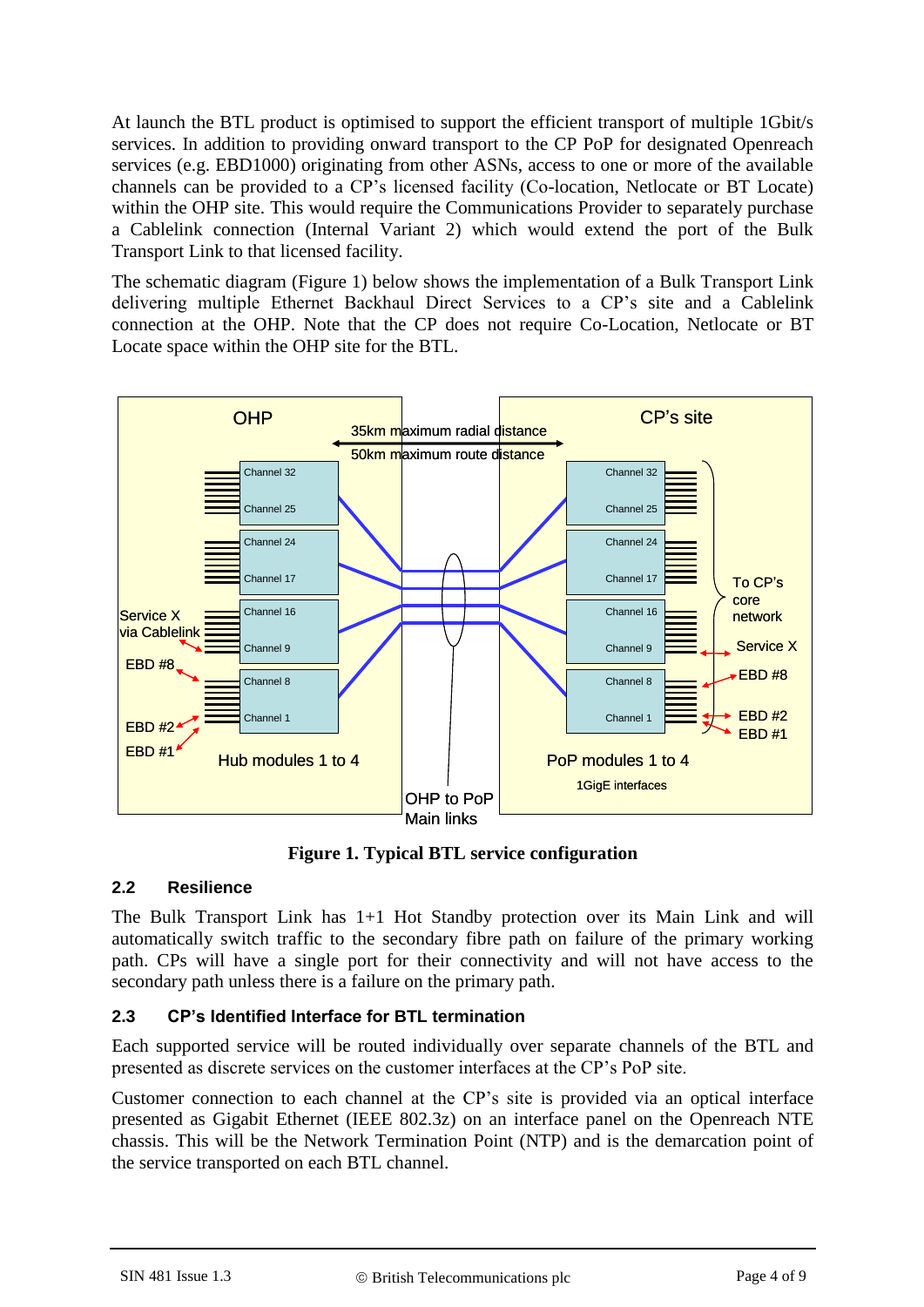Multi-mode (1000Base-SX) and single mode (1000Base-LX) optical transmission interfaces are optionally available.

| <b>Channel interface information</b>     |                                                                  |  |
|------------------------------------------|------------------------------------------------------------------|--|
| Protocol                                 | Gigabit Ethernet (IEEE 802.3z)                                   |  |
| Duplex                                   | Full duplex                                                      |  |
| Customer fibre connector                 | FC/PC type                                                       |  |
| SX Fibre cable (customer provided)       | 850nm Multi mode, 50/125 micron patch cable                      |  |
| SX Fibre – maximum delivery distance     | 550 metres from the SX port using 50/125 micron patch<br>cable   |  |
| LX Fibre cable (customer provided)       | 1310nm Single mode, 9/125 micron patch cable                     |  |
| $LX$ Fibre $-$ maximum delivery distance | 10 kilometres from the LX port using 9/125 micron patch<br>cable |  |
| Laser safety                             | Class 1 under all conditions as per IEC 825-1                    |  |

#### **Table 1. Channel Interface Information**

Any conversion of interfaces is the CP's responsibility, i.e. the CP must provide interface converters on its card or at the interface panel, if necessary. Openreach engineers must be provided with access to the identified interface point (whether that is an interface panel or the CP's actual interface card itself) for both provision and repair purposes.

**Note 1.** Angle Polished Connectors are NOT supported.

**Note 2.** Where a multi-mode fibre interface is chosen, i.e. 1000Base-SX Ethernet interface, performance can only be guaranteed if 50μm core fibre is used between the CP equipment (CP Ethernet port) and the Openreach/Customer interface.

#### **2.3.1 Transmission**

Customers can, if required, use spanning tree packets (IEEE 802.1d, IEEE 802.1s or IEEE 802.1w control packets) across the Ethernet interface. The BT network will not participate with the spanning tree protocol, but will transport spanning tree BPDU (Bridge Protocol Data Units) unchanged between customer sites.

The access speeds currently supported are listed in Table 2. Note that for some services the contracted data rate may be below the access rate; in this case traffic should be shaped on egress at the CPE, and will be rate-limited on ingress to the network.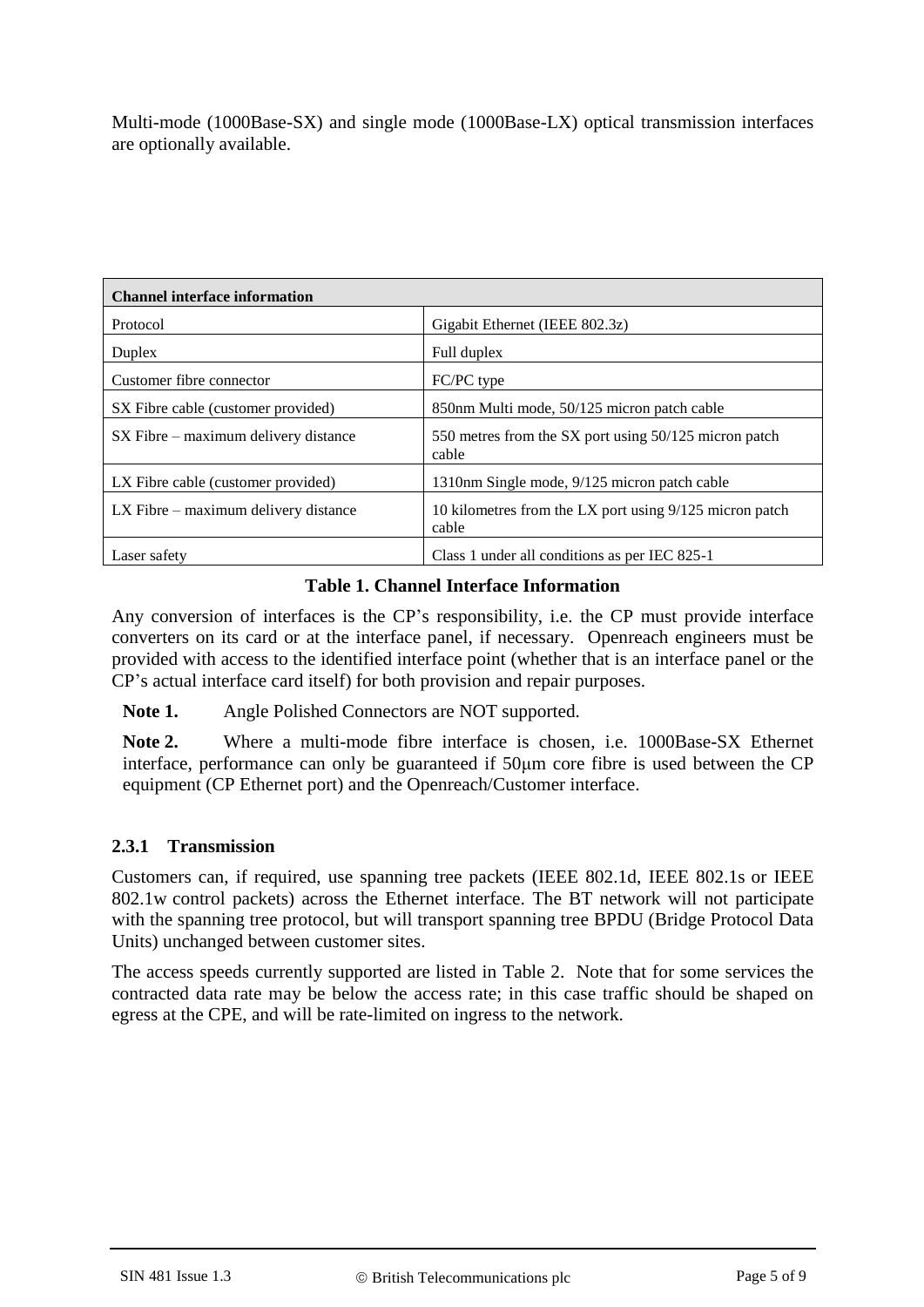| <b>Ethernet interface</b><br>(valid for EBD services that terminate at an<br>OHP) | <b>Fibre Type</b> | <b>Subject To Survey</b><br>(Due to distance limitations) |
|-----------------------------------------------------------------------------------|-------------------|-----------------------------------------------------------|
| 1000Base-LX (Gigabit Ethernet - IEEE 802.3[1])                                    | Single Mode       | N <sub>0</sub>                                            |
| 1000Base-SX (Gigabit Ethernet - IEEE 802.3[1])                                    | Multi-Mode        | Yes                                                       |

### **Table 2. Network Interfaces**

**Note 1.** Please refer to SIN 36[0\[2\]](#page-7-0) for detailed Ethernet interface specifications.

## **2.3.2 Frame Length**

### **2.3.2.1 1000 Mbit/s speed**

The service is capable of supporting IEEE 802.3 frames of 2000 bytes in length, as well as being capable of transporting Jumbo frames of up to 9000 bytes in length to maintain compatibility with a large number of vendor proprietary frame tagging formats. Service Performance however cannot be guaranteed when transporting Jumbo frames as they are not in the Ethernet standards. The frames are transported in both directions, full duplex, at wirespeed.

### **2.4 Space and Power Requirements**

At a CP site, Openreach will supply a 2200mm x 600mm x 600mm cabinet into which a maximum of one Bulk Transport Link service will be installed (each BTL requires two chassis to be installed in the cabinet).The cabinet will also house the shelf used to bring in the external fibres and the customer interface panels (FC/PC).

In addition to the chassis powering requirements shown below, a 50Hz AC mains supply 13amp socket should also be provided, in close proximity to the cabinet, to power Openreach test equipment during both initial commissioning and subsequent maintenance support activities

## **2.4.1 AC Power Supply**

The CP is responsible for the provision of dual 240 Volt fused AC power supply feeds which Openreach will cable to/from into the cabinet top power shelf for internal distribution within the cabinet.

#### **2.4.2 DC Power supply**

If the CP requires that a DC supply is used to power the BTL chassis they are responsible for the supply of Dual DC fused supplies which Openreach will cable to/from into the cabinet top power shelf for internal distribution within the cabinet.

DC power connections onto the BTL equipment are by crimped cable ends into a screw terminal block. Connection to the CP supplied DC must only be carried out by Openreach or their approved suppliers. The CP must not do this.

- Input voltage: -38.5Vdc to -72Vdc
- Current (max):  $12.5$  Amp @  $-38.5$ Vdc

The customer's installation is required to be compliant with BS7671 in order to comply with the requirements of Wiring Regulations 16th Edition; the Electricity at Work Regulations (1989); and Health & Safety regulations. All wiring must be labelled, including earth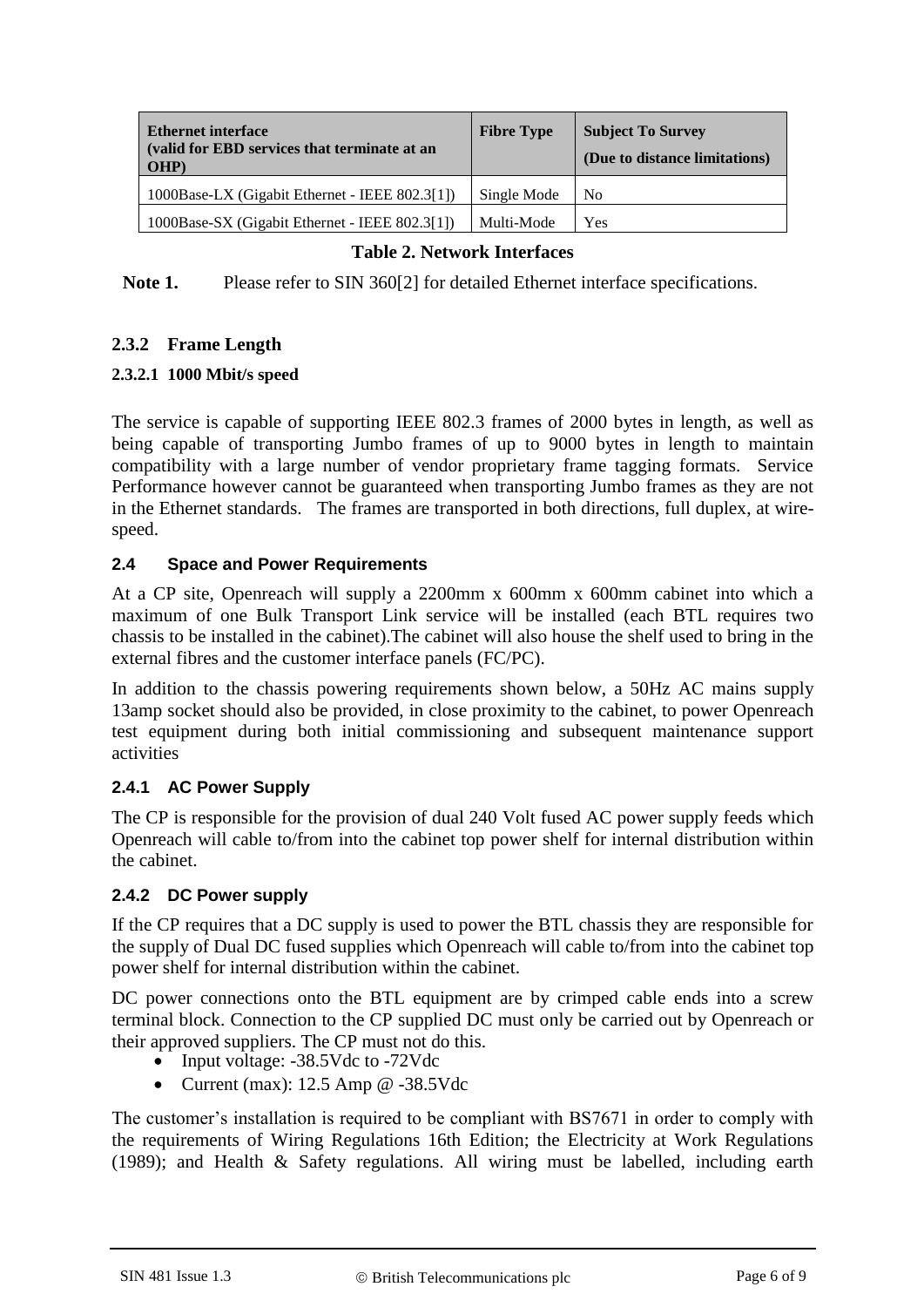bonding. Openreach will be unable to install DC powered services at customer sites where the installation does not comply with the above mentioned regulations.

#### **2.5 Environmental Requirements**

The BTL equipment is designed to operate under the following conditions:

- Operating temperature:  $5^{\circ}$ C to  $50^{\circ}$ C (41°F to 122°F)
- Humidity: between 5% and 85% (non-condensing)
- HVAC cooling to accommodate a heat dissipation of 400 Watts for each fully populated BTL chassis.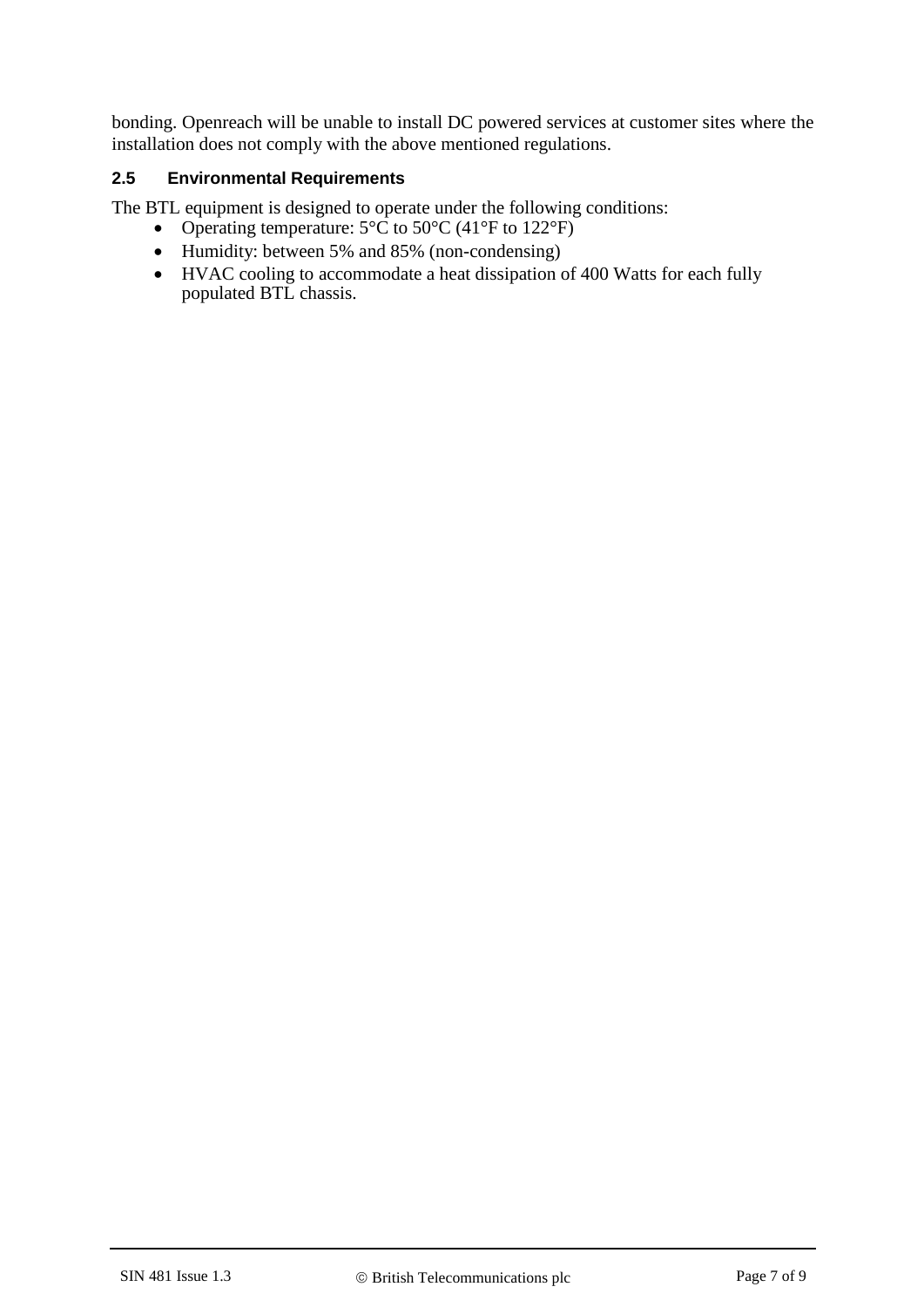## **3. References**

<span id="page-7-1"></span><span id="page-7-0"></span>

| $\lceil 1 \rceil$ | IEEE 802.3: CSMA/CD access method and physical layer specifications,<br>2002                         |  |
|-------------------|------------------------------------------------------------------------------------------------------|--|
| $\lceil 2 \rceil$ | IEEE 802.3z, IEEE standards for Gigabit Ethernet in the LAN/MAN<br>environment, 1998                 |  |
| $\lceil 3 \rceil$ | 360, Ethernet Customer Interfaces, Interface characteristics,<br>SIN.<br>http://www.btplc.com/sinet/ |  |
| [4]               | SIN 480, Ethernet Backhaul Direct. http://www.btplc.com/sinet/                                       |  |
| [5]               | Bulk Transport Link product handbook.<br>http://www.openreach.co.uk/orpg/products/btl/btl.do.        |  |

## **4. Further Information**

For enquiries concerning connection availability between particular sites and for further product information about this service please visit the website at [www.openreach.co.uk](http://www.openreach.co.uk/) or contact your Openreach Customer Business Manager or BT Account Manager.

For further information or copies of referenced sources, please see document sources at [http://www.btplc.com/sinet/.](http://www.btplc.com/sinet/)

| <b>BT</b>                                     | British Telecommunications plc                         |  |
|-----------------------------------------------|--------------------------------------------------------|--|
| CD                                            | <b>Collision Detection</b>                             |  |
| CP                                            | <b>Communications Provider</b>                         |  |
| <b>CPE</b>                                    | <b>Customer Premises Equipment</b>                     |  |
| <b>CSMA</b>                                   | <b>Carrier Sense Multiple Access</b>                   |  |
| FC / PC<br>Fibre Connector / Physical Contact |                                                        |  |
| <b>GE</b>                                     | <b>Gigabit Ethernet</b>                                |  |
| <b>HVAC</b>                                   | Heating, Ventilating, and Air Conditioning             |  |
| <b>IEC</b>                                    | <b>International Electrotechnical Commission</b>       |  |
| <b>IEEE</b>                                   | Institute of Electronic and Electrical Engineers [USA] |  |
| <b>IPR</b>                                    | <b>Intellectual Property Right</b>                     |  |
| <b>LAN</b>                                    | <b>Local Area Network</b>                              |  |
| LC                                            | <b>Lucent Connector</b>                                |  |
| <b>NTP</b>                                    | <b>Network Terminating Point</b>                       |  |
| <b>RO</b>                                     | <b>Resilience Option</b>                               |  |
| <b>SC</b>                                     | <b>Subscriber Connector</b>                            |  |
| <b>SIN</b>                                    | Suppliers' Information Note [BT]                       |  |
| <b>TBC</b>                                    | To Be Confirmed                                        |  |
| UK                                            | <b>United Kingdom</b>                                  |  |

### **5. Abbreviations**